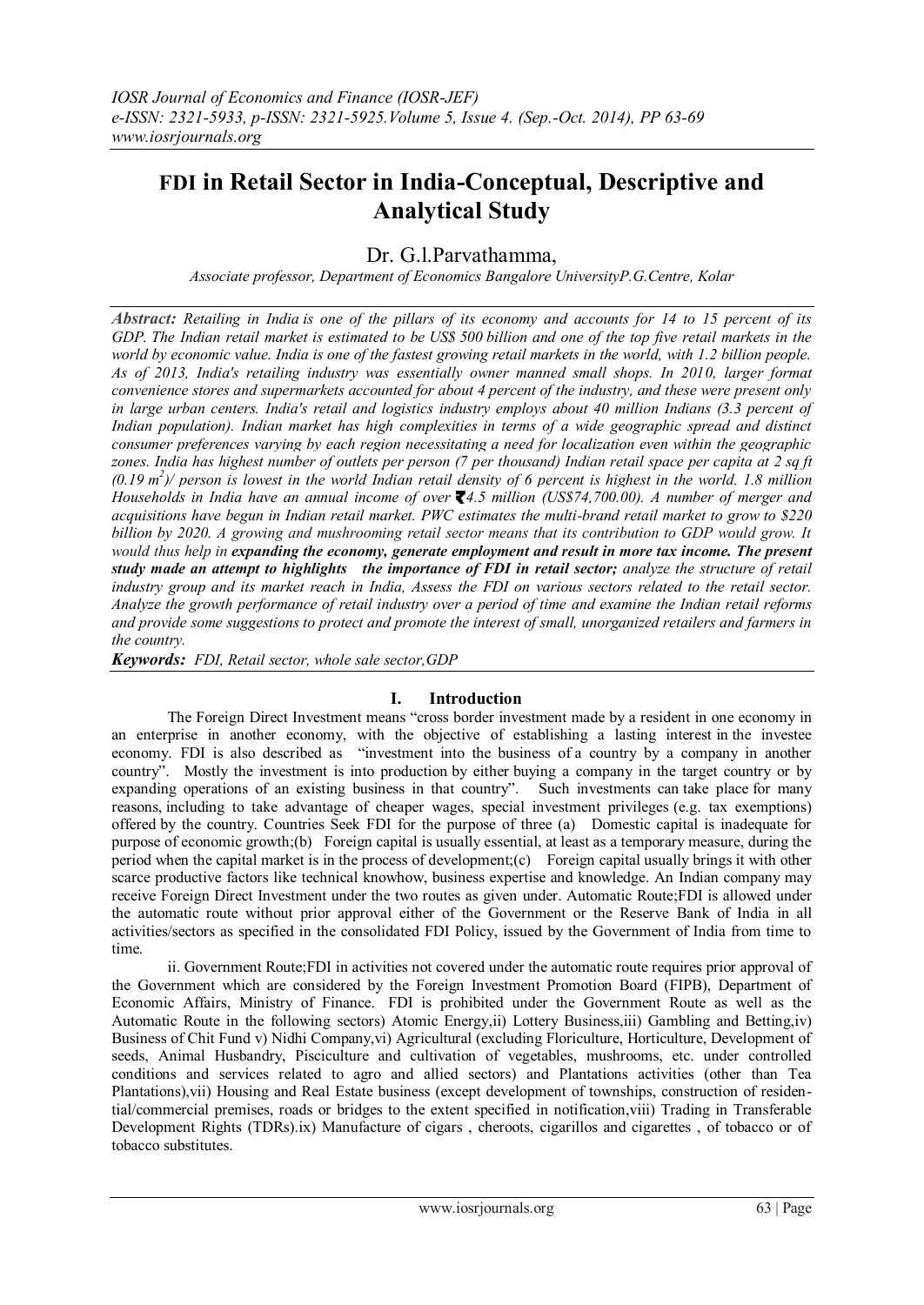Retailing in India is one of the pillars of its economy and accounts for 14 to 15 percent of its GDP. The Indian retail market is estimated to be [US\\$](http://en.wikipedia.org/wiki/United_States_dollar) 500 billion and one of the top five retail markets in the world by economic value. India is one of the fastest growing retail markets in the world, with 1.2 billion people. As of 2013, India's retailing industry was essentially owner manned small shops. In 2010, larger format convenience stores and supermarkets accounted for about 4 percent of the industry, and these were present only in large urban centers. India's retail and logistics industry employs about 40 million Indians (3.3 percent of Indian population). Indian market has high complexities in terms of a wide geographic spread and distinct consumer preferences varying by each region necessitating a need for localization even within the geographic zones. India has highest number of outlets per person (7 per thousand) Indian retail space per capita at 2 sq ft (0.19 m2)/ person is lowest in the world Indian retail density of 6 percent is highest in the world. 1.8 million Households in India have an annual income of over  $\mathbf{Z}$ [4](http://en.wikipedia.org/wiki/Indian_rupee).5 million (US\$74,700.00). A number of merger and acquisitions have begun in Indian retail market. PWC estimates the multi-brand retail market to grow to \$220 billion by 2020. A growing and mushrooming retail sector means that its contribution to GDP would grow. It would thus help in expanding the economy, generate employment and result in more tax income

The recent approval by the Union Cabinet for allowing 51% foreign direct investment (FDI) in multibrand retail in India and increasing the FDI limit in single brand retail in India to 100% (from the existing 51%) has come at a time when global retailers are facing headwinds in their home countries and thus scouting for new emerging markets, while domestic players, on the other hand, are burdened with piling debt. While this long awaited approval, which has come as a relief to many organized retailers, includes a set of riders for the foreign investors like minimum investment, deployment of funds invested, local sourcing, cities being opened for initial roll-out, etc. Also, opposition from certain State Governments and political parties raises significant hurdles for effective implementation of the reforms. FDI in multi-brand retail has been opposed by several in the past citing fears of loss of employment and that traditional retail may be affected. However, adherents of the same indicate easy access to capital for domestic retailers, increased transfer of technology, enhanced supply chain efficiencies, increased employment opportunities and curtailment of inflation as the perceived benefits. While this long awaited move is not expected to have an immediate impact on the Indian retail sector, it is expected to reap benefits in the medium to long-term. However, the move needs to be monitored in the wake of the current opposition by several political parties, which if persists, may pose a major roadblock in the entry of the foreign retailers in India. Besides restricting the number of cities these retailers can operate in, it could also lead to problems in creating supply chain efficiency. For the domestic retailers, reforms at structural level would be required for partnering with foreign companies for the purpose of entering the states where FDI will be encouraged. At the same time, local retailers (kirana stores) are expected to remain a key element in the ecosystem in the foreseeable future, with their ability to offer door step service and convenient access.

## **II. Background**

In 1997, the Indian retail sector witnessed the first footprints of FDI with 100% FDI being permitted in cash & carry wholesale trading under the government approval route, subsequently brought under the automatic route in 2006. As a step ahead, FDI in single brand retail was permitted to the extent of 51% in 2006, while FDI in multi-brand retail remained prohibited till recently. In July 2010, the Department of Industrial Policy and Promotion (DIPP) had put up a discussion paper proposing FDI in multi-brand retail. In July 2011, a Committee of Secretaries (CoS) had cleared the proposal to allow up to 51% FDI in multi-brand retail, which has been approved by the Union Cabinet in November 2011, albeit with a few riders. The Union Cabinet has also approved increasing the FDI limit in single brand retail to 100% with government approval. While no parliamentary approval is needed for the decision, State Governments have the prerogative to disallow the same in their respective states. Mounting opposition by several political parties and State Governments has raised hurdles in the effective implementation of the key reform measure.

Until 2011, Indian central government denied [foreign direct investment](http://en.wikipedia.org/wiki/Foreign_direct_investment) (FDI) in multi-brand retail, forbidding foreign groups from any ownership in supermarkets, convenience stores or any retail outlets. Even single-brand retail was limited to 51% ownership and a bureaucratic process. In November 2011, India's central government announced retail reforms for both multi-brand stores and single-brand stores. These market reforms paved the way for retail innovation and competition with multi-brand retailers such the way for retail innovation and competition with multi-brand retailers such as [Walmart](http://en.wikipedia.org/wiki/Walmart)[,Carrefour](http://en.wikipedia.org/wiki/Carrefour) and [Tesco,](http://en.wikipedia.org/wiki/Tesco) as well single brand majors such as [IKEA,](http://en.wikipedia.org/wiki/IKEA) [Nike,](http://en.wikipedia.org/wiki/Nike,_Inc.) and [Apple.](http://en.wikipedia.org/wiki/Apple_Inc.) The announcement sparked intense activism, both in opposition and in support of the reforms. In December 2011, under pressure from the opposition, Indian government placed the retail reforms on hold till it reaches a consensus.

In January 2012, India approved reforms for single-brand stores welcoming anyone in the world to innovate in Indian retail market with 100% ownership, but imposed the requirement that the single brand retailer source 30 percent of its goods from India. Indian government continues the hold on retail reforms for multibrand stores. In June 2012, [IKEA](http://en.wikipedia.org/wiki/IKEA) announced it had applied for permission to invest \$1.9 billion in India and set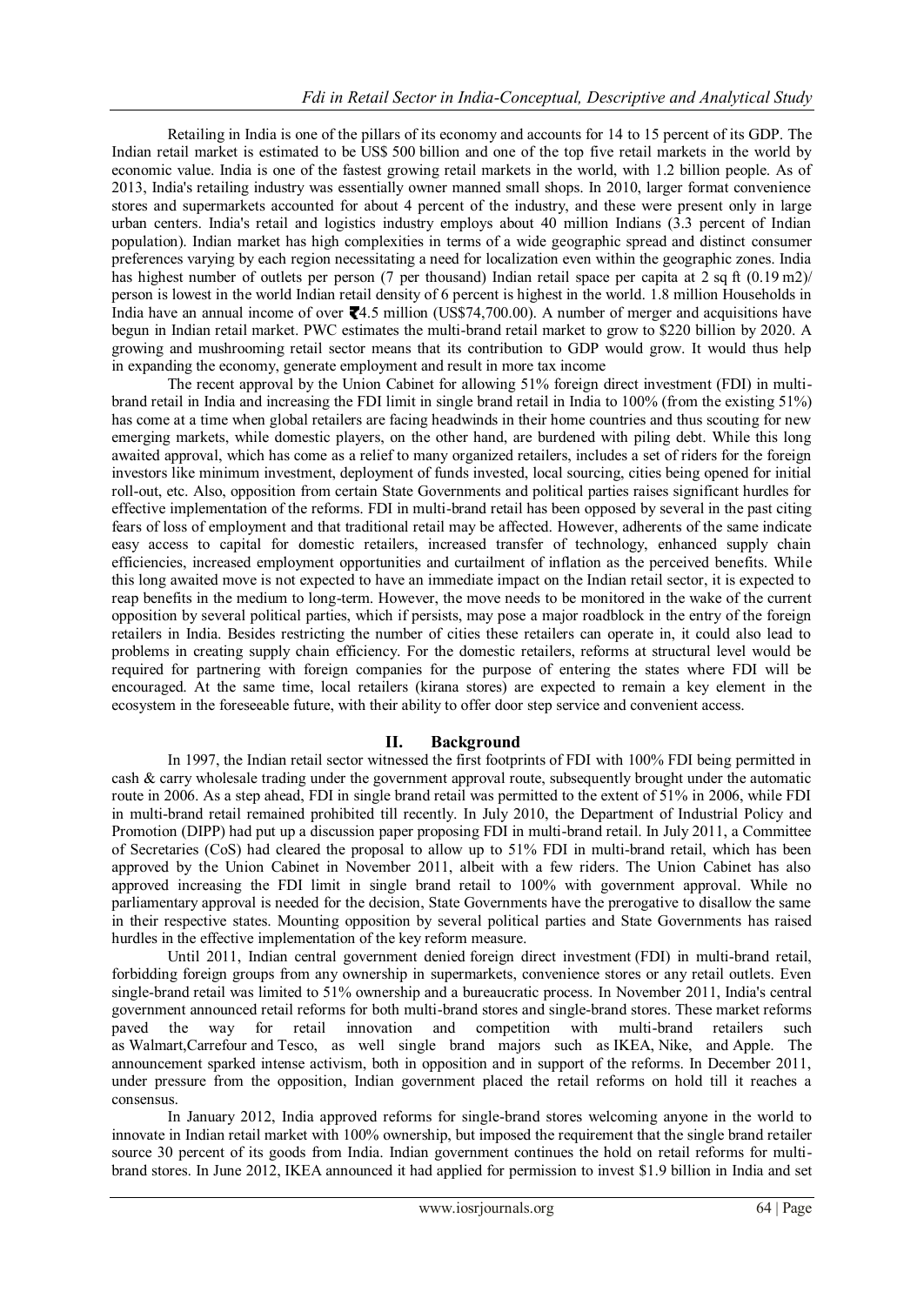up 25 retail stores. An analyst from [Fitch Group](http://en.wikipedia.org/wiki/Fitch_Group) stated that the 30 percent requirement was likely to significantly delay if not prevent most single brand majors from Europe, USA and Japan from opening stores and creating associated jobs in India. On 14 September 2012, the government of India announced the opening of FDI in multi-brand retail, subject to approvals by individual states. This decision was welcomed by economists. and the markets, but caused protests and an upheaval in India's central government's political coalition structure. On 20 September 2012, the Government of India formally notified the FDI reforms for single and multi brand retail, thereby making it effective under Indian law. On 7 December 2012, the Federal Government of India allowed 51% FDI in multi-brand retail in India. The government managed to get the approval of multibrand retail in the parliament despite heavy uproar from the opposition (the NDA and leftist parties). Some states will allow foreign supermarkets lik[eWalmart,](http://en.wikipedia.org/wiki/Walmart) [Tesco](http://en.wikipedia.org/wiki/Tesco) and [Carrefour](http://en.wikipedia.org/wiki/Carrefour) to open while other states will not.

#### **Objectives**

1) To analyze the structure of retail industry group and its market reach in India

2. To assess the FDI on various sectors related to the retail sector.

3, To analyze the growth performance of retail industry over a period of time

4. To examine the Indian retail reforms and to provide some suggestions to protect and promote the interest of small, unorganized retailers and farmers in the country.

#### **III. Research Methodology**

The researcher have adopted analytical, descriptive and comparative methodology for this study .Reliance has been placed on secondary data sources such as books, journals, newspapers and online database .However , the interpretation of the data and suggestions made assume importance for the healthy growth of the retail sector in the country.

| country     | Inflow in % age terms | Inflow in absolute terms millions US dollars) |
|-------------|-----------------------|-----------------------------------------------|
| Mauritius   | 42%                   | 50164                                         |
| <b>USA</b>  |                       | 8914                                          |
| Singapore   |                       | 11275                                         |
| UK          |                       | 6158                                          |
| Netherlands |                       | 4968                                          |

**Table-1,** Top 5 Countries for FDI since 2000-2010:

Majority of the foreign direct investment comes through Mauritius as it enjoys several tax advantages, which works well for the international investors.

#### **Indian Retailers**

A 2012 PWC report states that modern retailing has a 5% market share in India with about \$27 billion in sales, and is growing at 15 to 20% per year. There are many modern retail format and mall companies in India. Some examples are in the following table 2.

| Indian Retail Group | Market Reach in 2011 and Notes                                                                                                                     |  |
|---------------------|----------------------------------------------------------------------------------------------------------------------------------------------------|--|
| Pantaloon Retail    | 65 stores and 21 factory outlets in 35 cities, 2 million square feet space                                                                         |  |
| Shoppers Stop       | 51 stores in 23 cities, 3.2 million square feet space                                                                                              |  |
| Spencers Retail     | 200 stores in 45 cities, 1 million square feet space                                                                                               |  |
| Reliance Retail     | 708 mart and supermarkets, 20 wholesale stores in 15 cities, 508 fashion and lifestyle<br>1206 crore (US\$200 million) per month sales in 2013[42] |  |
| Bharti Retail       | 74 Easyday stores, plans to add 10 million square feet by 2017                                                                                     |  |
| Birla More          | 575 stores nationwide                                                                                                                              |  |
| Tata Trent          | 59 Westside mall stores, 13 hypermarkets                                                                                                           |  |
| Lifestyle Retail    | 15 lifestyle stores, 8 home centers                                                                                                                |  |
| Future Group        | 193 stores in 3 cities, one of three largest supermarkets retailer in India by sales<br>916 crore (US\$150 million) per month sales in 2013.       |  |

#### **Table-2,** shows Indian retail group and market reach

# **FDI In Different Sectors**

# **(a) 26% FDI is permitted in**

 Defence (In July 2013, there has been no change in FDI limit but higher investment may be considered in state of the art technology production by CCS), (2) Pension sector (allowed in October 2012 as per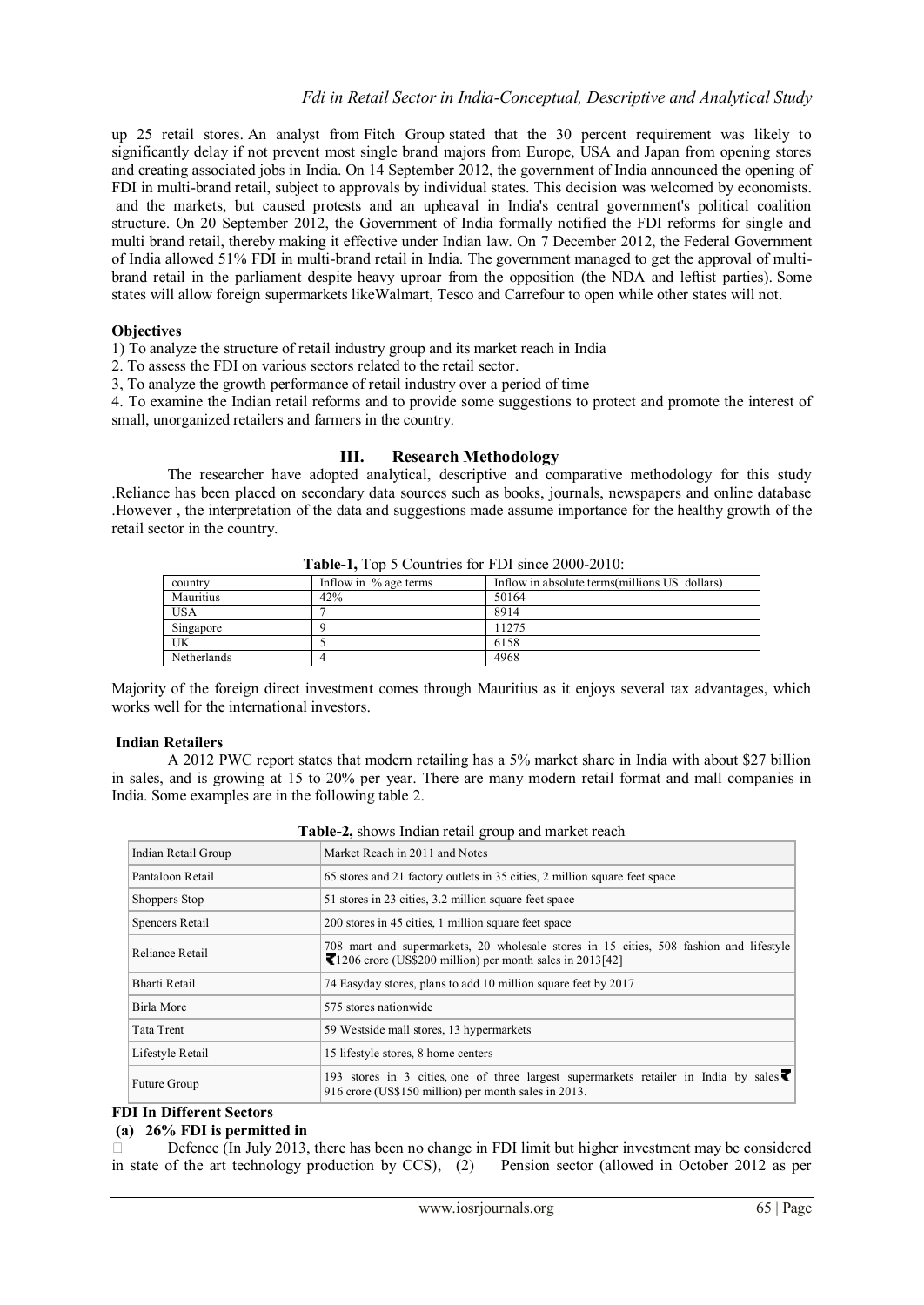cabinet decision), (3) Newspaper and media,(4) Courier Services (through automatic route)(5)Tea Plantation (upto 49% through automatic route; 49-100% through FIPB route)

#### **(b) 49% FDI is permitted in:**

Banking, Cablenetnetwork,DTH,Infrastructureinvestment,TelecomInsurance (in July 2013 it was raised to 49% from 26% subject to Parliament approval),Petroleum Refining (49% allowed under automatic route),Power Exchanges (49% allowed under automatic route),Stock Exchanges, Depositories allowed under automatic route upto 49%,49% (FDI & FII) in power exchanges registered under the Central Electricity Regulatory Commission (Power Market) Regulations 2010 subject to an FDI limit of 26 per cent and an FII limit of 23 per cent of the paid-up capital is now permissible. [Permitted in September 2012]

# **(c) 51% is permitted in Multi-Brand Retail (Since September 2012)**

Petro-pipelines

#### **(d) 74% FDI is permitted in**

Atomic minerals, Science Magazines/Journals, Petro marketing Coal and Lignite mines, Credit information companies (rose from 49% to 74% in July, 2013)

#### **(e) 100% FDI is permitted in**

Single Brand Retail (100% FDI allowed in single brand retail; 49% through automatic route; 49-100% through FIPB).In the following sectors 100 % FDI is permitted.

Advertisement, Airports, cold-storage, BPO/Call centers, E-commerce, Energy (except atomic),export trading house,

Films,Hotel,tourismMetro-train,Mines(gold,silver),Petroleumexploration ,

Pharmaceuticals

Pollutioncontrol ,Postalservice,Roads,highways,ports,Township,wholesale trading

Telecom (raised from 74% to 100% in July, 2013 by GoI)

Asset Reconstruction Companies (increased from 74% to 100 in July, 2013. Out of this upto 49% will be under automatic route)

Source: RBI website, Newpaper reports, GoI data

As part of the economic liberalization process set in place by the Industrial Policy of 1991, the Indian government has opened the retail sector to FDI slowly through a series of steps:

In 1995. World Trade Organizations' (WTO) General Agreement on Trade in Services, which includes both wholesale and retailing services, came into effect. In 1997 FDI in cash and carry (wholesale) with 100% rights allowed under the government approval route; In 2006: FDI in cash and carry (wholesale) was brought under automatic approval route; Up to 51% investment in single brand retail outlet permitted, subject to Press Note 3 (2006 series)2011 : 100% FDI in Single Brand Retail allowed' and 2012, On Sept. 13, Government approved the allowance of 51 percent foreign investment in multi-brand retail, [It also relaxed FDI norms for civil aviation and broadcasting sectors]'

| Country            | Modern<br>Retail<br>(in 2011, % of total) |
|--------------------|-------------------------------------------|
| India              | $7\%$                                     |
| China              | 20%                                       |
| Thailand           | 40%                                       |
| United States 185% |                                           |

**Table-3,** Modern retail by different countries.

Source: RBI website, Newpaper reports, GoI data INDIAN REATAIL REFORMS

Until 2011, Indian central government denied foreign direct investment (FDI) in multi-brand Indian retail, forbidding foreign groups from any ownership in supermarkets, convenience stores or any retail outlets, to sell multiple products from different brands directly to Indian consumers.

The government of Manmohan Singh, prime minister, announced on 24 November 2011 the following reforms.

India will allow foreign groups to own up to 51 per cent in "multi-brand retailers", as supermarkets are known in India, in the most radical pro-liberalisation reform passed by an Indian cabinet in years; single brand retailers,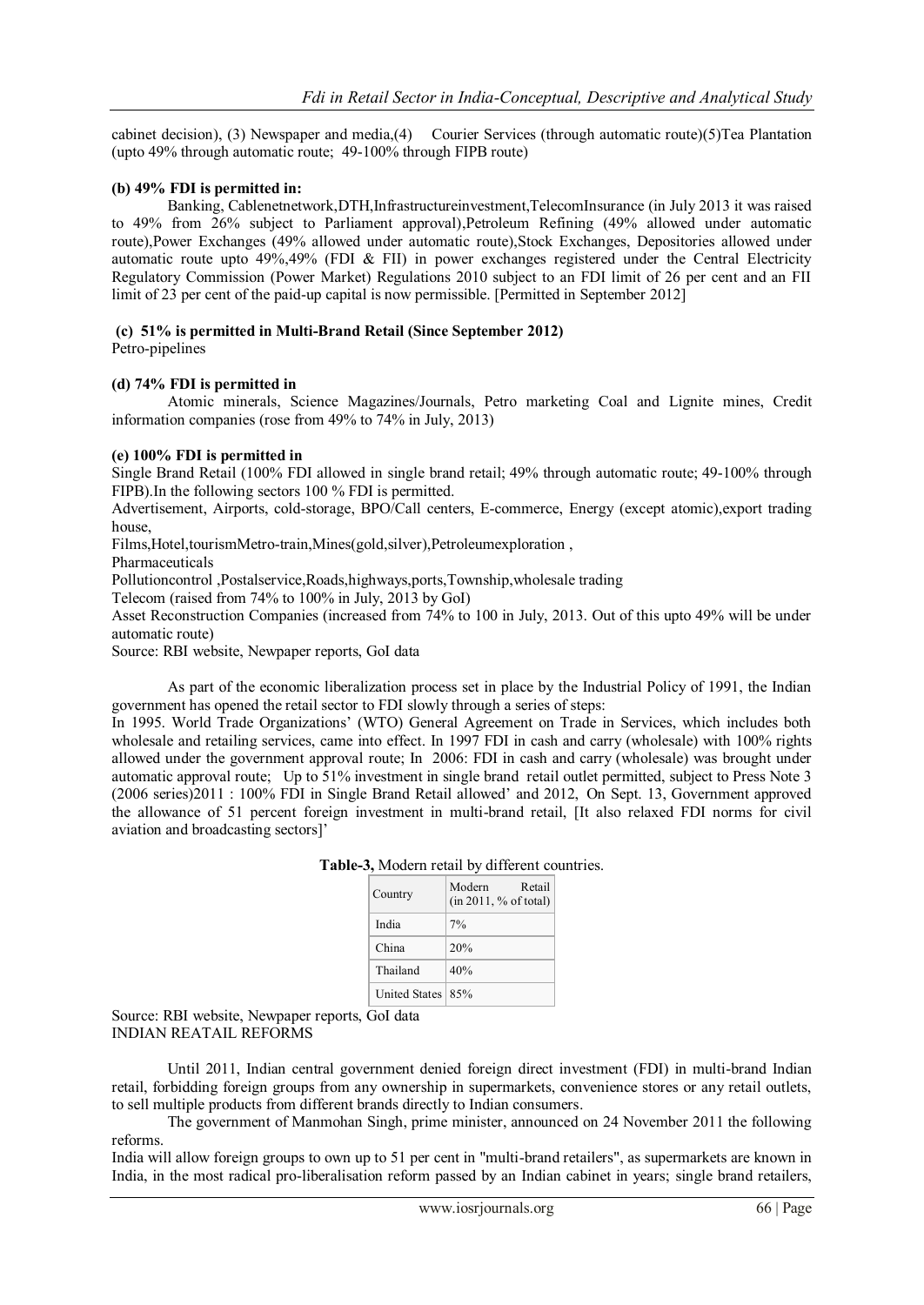such as Apple and IKEA, can own 100 percent of their Indian stores, up from the previous cap of 51 percent; both multi-brand and single brand stores in India will have to source nearly a third of their goods from small and medium-sized Indian suppliers; all multi-brand and single brand stores in India must confine their operations to 53-odd cities with a population over one million, out of some 7935 towns and cities in India. It is expected that these stores will now have full access to over 200 million urban consumers in India;

multi-brand retailers must have a minimum investment of US\$100 million with at least half of the amount invested in back end infrastructure, including cold chains, refrigeration, transportation, packing, sorting and processing to considerably reduce the post harvest losses and bring remunerative prices to farmers; the opening of retail competition will be within India's federal structure of government. In other words, the policy is an enabling legal framework for India. The states of India have the prerogative to accept it and implement it, or they can decide to not implement it if they so choose. Actual implementation of policy will be within the parameters of state laws and regulations.

The opening of retail industry to global competition is expected to spur a retail rush to India. It has the potential to transform not only the retailing landscape but also the nation's ailing infrastructure. A Wall Street Journal article claims that fresh investments in Indian organized retail will generate 10 million new jobs between 2012–2014, and about five to six million of them in logistics alone; even though the retail market is being opened to just 53 cities out of about 8000 towns and cities in India. In 11 January 2012, India approved increased competition and innovation in single-brand retail. The reform seeks to attract investments in operations and marketing, improve the availability of goods for the consumer, encourage increased sourcing of goods from India, and enhance competitiveness of Indian enterprises through access to global designs, technologies and management practices. In this announcement, India requires single-brand retailer, with greater than 51% foreign ownership, to source at least 30% of the value of products from Indian small industries, village and cottage industries, artisans and craftsmen.

#### **Growth Over 1997-2010**

India in 1997 allowed foreign direct investment (FDI) in cash and carry wholesale. Then, it required government approval. The approval requirement was relaxed, and automatic permission was granted in 2006. Between 2000 to 2010, Indian retail attracted about \$1.8 billion in foreign direct investment, representing a very small 1.5% of total investment flow into India. Single brand retailing attracted 94 proposals between 2006 and 2010, of which 57 were approved and implemented. For a country of 1.2 billion people, this is a very small number. Some claim one of the primary restraints inhibiting better participation was that India required single brand retailers to limit their ownership in Indian outlets to 51%. China in contrast allows 100% ownership by foreign companies in both single brand and multi-brand retail presence. Indian retail has experienced limited growth, and its spoilage of food harvest is amongst the highest in the world, because of very limited integrated cold-chain and other infrastructure. India has only 5386 stand-alone cold storages, having a total capacity of 23.6 million metric tons. However, 80 percent of this storage is used only for potatoes. The remaining infrastructure capacity is less than 1% of the annual farm output of India and grossly inadequate during peak harvest seasons. This leads to about 30% losses in certain perishable agricultural output in India, on average, every year.

Indian laws already allow foreign direct investment in cold-chain infrastructure to the extent of 100 percent. There has been no interest in foreign direct investment in cold storage infrastructure build out. Experts claim that cold storage infrastructure will become economically viable only when there is strong and contractually binding demand from organized retail. The risk of cold storing perishable food, without an assured way to move and sell it, puts the economic viability of expensive cold storage in doubt. In the absence of organized retail competition and with a ban on foreign direct investment in multi-brand retailers, foreign direct investments are unlikely to begin in cold storage and farm logistics infrastructure. Until 2010, intermediaries and middlemen in India have dominated the value chain. Due to a number of intermediaries involved in the traditional Indian retail chain, norms are flouted and pricing lacks transparency. Small Indian farmers realize only 1/3rd of the total price paid by the final Indian consumer, as against 2/3rd by farmers in nations with a higher share of organized retail The 60%+ margins for middlemen and traditional retail shops have limited growth and prevented innovation in Indian retail industry.

India has had years of debate and discussions on the risks and prudence of allowing innovation and competition within its retail industry. Numerous economists repeatedly recommended to the Government of India that legal restrictions on organized retail must be removed, and the retail industry in India must be opened to competition. For example, in an invited address to the Indian parliament in December 2010, [Jagdish](http://en.wikipedia.org/wiki/Jagdish_Bhagwati)  [Bhagwati,](http://en.wikipedia.org/wiki/Jagdish_Bhagwati) Professor of Economics and Law at the Columbia University analysed the relationship between growth and poverty reduction, then urged the Indian parliament to extend economic reforms by freeing up of the retail sector, further liberalization of trade in all sectors, and introducing labor market reforms. Such reforms Professor Bhagwati argued will accelerate economic growth and make a sustainable difference in the life of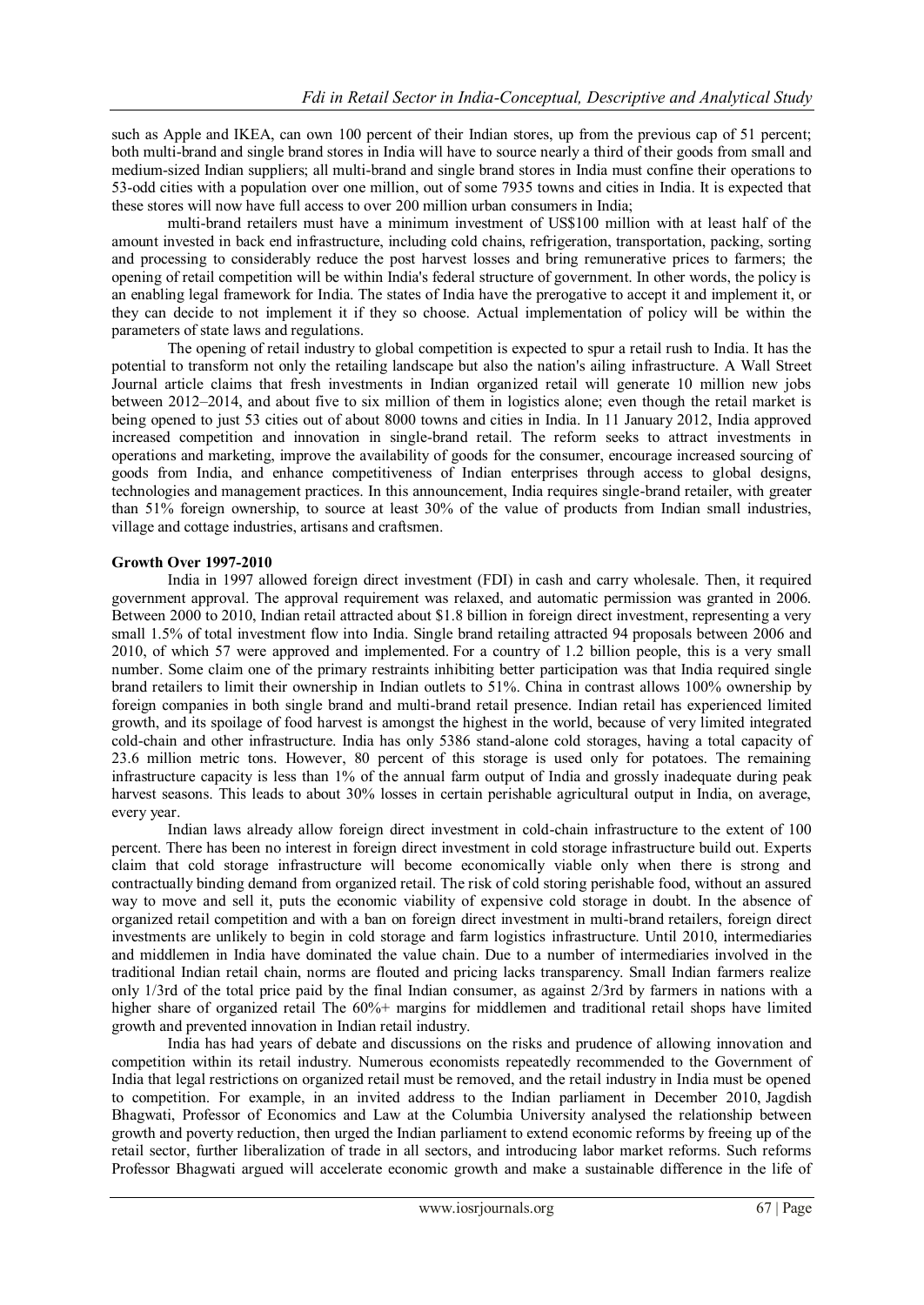India's poorest.A 2007 report noted that an increasing number of people in India are turning to the services sector for employment due to the relative low compensation offered by the traditional agriculture and manufacturing sectors. The organized retail market is growing at 35 percent annually while growth of unorganized retail sector is pegged at 6 percent. The Retail Business in India is currently at the point of inflection. As of 2008, rapid change with investments to the tune of US\$25 billion was being planned by several Indian and [multinational companies](http://en.wikipedia.org/wiki/Multinational_company) in the next 5 years. It is a huge industry in terms of size and according to India Brand Equity Foundation (IBEF), it is valued at about US\$395.96 billion. Organised retail is expected to garner about 16-18 percent of the total retail market (US\$65–75 billion) in the next 5 years. India has topped the [A.T. Kearney](http://en.wikipedia.org/wiki/A.T._Kearney)'s annual Global Retail Development Index (GRDI) for the third consecutive year, maintaining its position as the most attractive market for retail investment. The Indian economy has registered a growth of 8% for 2007. The predictions for 2008 are 7.9%.The enormous growth of the retail industry has created a huge demand for real estate. Property developers are creating retail real estate at an aggressive pace and by 2010, 300 malls are estimated to be operational in the country.

## **Growth After 2011**

Before 2011, India had prevented innovation and organized competition in its consumer retail industry. Several studies claim that the lack of infrastructure and competitive retail industry is a key cause of India's persistently high inflation. Furthermore, because of unorganized retail, in a nation where malnutrition remains a serious problem, food waste is rife. Well over 30% of food staples and perishable goods produced in India spoil because poor infrastructure and small retail outlets prevent hygienic storage and movement of the goods from the farmer to the consumer. One report estimates the 2011 Indian retail market as generating sales of about \$470 billion a year, of which a minuscule \$27 billion comes from organized retail such as supermarkets, chain stores with centralized operations and shops in malls. The opening of retail industry to free market competition, some claim will enable rapid growth in retail sector of Indian economy. Others believe the growth of Indian retail industry will take time, with organized retail possibly needing a decade to grow to a 25% share. A 25% market share, given the expected growth of Indian retail industry through 2021, is estimated to be over \$250 billion a year: a revenue equal to the 2009 revenue share from Japan for the world's 250 largest retailers.,

The Economist forecasts that Indian retail will nearly double in economic value, expanding by about \$400 billion by 2020.The projected increase alone is equivalent to the current retail market size of France.In 2011, food accounted for 70% of Indian retail, but was under-represented by organized retail. [A.T. Kearney](http://en.wikipedia.org/wiki/A.T._Kearney) estimates India's organized retail had a 31% share in clothing and apparel, while the home supplies retail was growing between 20% to 30% per year. These data correspond to retail prospects prior to November announcement of the retail reform. It might be true that India has the largest number of shops per inhabitant. However there are detailed figures for Belgium, the Netherlands and Luxemburg. In Belgium, the number of outlets is approximately 8 per 1,000 and in the Netherlands it is 6. So the Indian number must be far higher.

## **Advantages Of The Fdi In Retail Secotr**

India is a developing nation and like any developing business the Indian market also needs lots of investment for the growth of the country. It is necessary to allow FDI in a developingcountrylikeIndiaforthefollowingreasons.

1. Helps in attaining high GDP growth rate and Stable economy.2. Low inflation. (Inflation came down from 17% to 7% in 95).3.Helps in Access to the advance technology of the world. Management skills, intellectual property and creating world class infrastructure.4. Better utilization of resources 5. Helps in increasing exports and tax revenue, Good foreign exchange earnings and increases the employment 6. Increase in the no. of trained labours.9. Help in capital formation by bringing fresh Capital and Increases competition within the local market and this brings higher efficiencies.

# **IV. Suggestion**

FDI should be allowed in retail sector, but the government should frame the policies which help in boosting the domestic manufacturing .More over there should be restriction in repatriation of profits, so that there should be stability in the value of Indian rupee. The government should establish a regulatory authority which will keep a check on these companies, so that these companies will not take undue advantage from farmers and does not involve in malpractice. FDI in India should be allowed but there should be some strict rules and policies to control the level of involvement of FDI in Indian market. It should be allowed partially not 100 %. In every field it has its pros and cons,Eg. If we talk about FDI in retail sector then it has various advantages and disadvantages too Advantages are - it will provide better infrastructure. Better quality of product. Inflation rate will decrease. It will boost the economy and will increase the GDP of our nation. Disadvantages - it will affect small scale businessmen. Unemployment will increase etc.